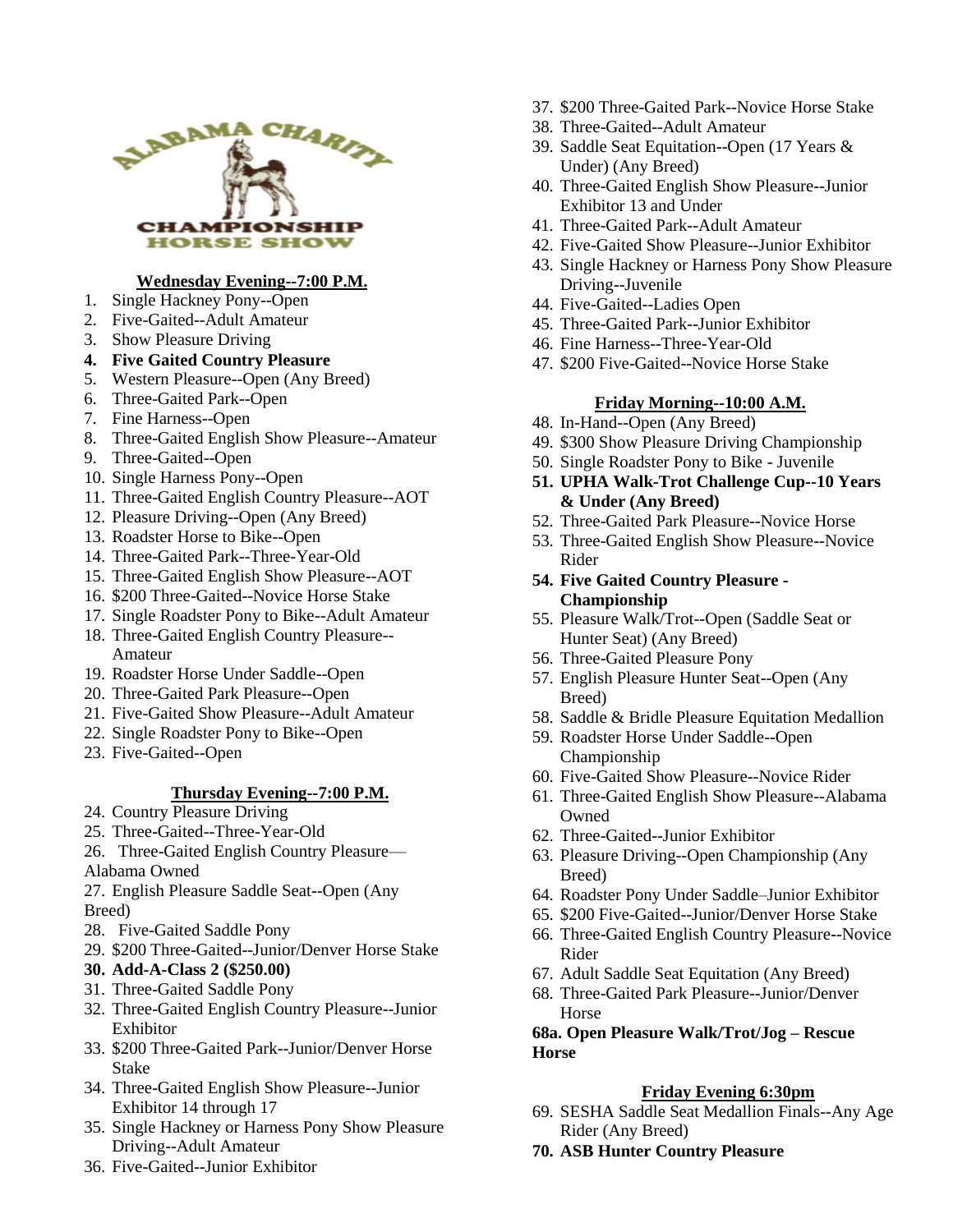- 71. \$200 Single Hackney or Harness Pony Show Pleasure Driving--Adult Amateur/Junior Exhibitor Championship
- 72. Walk and Trot/Jog Pleasure--Rider 12 and Under (Any Tack) (Any Breed)
- 73. Three-Gaited Park Pleasure--Three-Year-Old
- 74. \$250 Five-Gaited Show Pleasure--Junior Exhibitor Championship
- 75. \$300 Three-Gaited English Country Pleasure-- Adult Amateur Championship
- 76. Five-Gaited--Three-Year-Old
- 77. Pleasure--Senior Horse (Any Tack) (Any Breed)
- 78. \$200 Single Hackney Pony--Open Championship
- 79. \$300 Five-Gaited Show Pleasure--Adult Amateur Championship
- 80. \$300 Country Pleasure Driving Championship
- 81. Three-Gaited Saddle Pony Championship
- 82. \$200 Single Harness Pony--Open Championship
- 83. \$250 Three-Gaited Park--Junior Exhibitor Championship
- 84. \$250 Western Pleasure--Open Championship (Any Breed)
- 85. \$500 Five-Gaited--Adult Amateur Championship

#### **Saturday Morning--10:00 A.M.**

85a. ASB English Country Pleasure - Novice Rider Championship

- 86. Adult Saddle Seat Equitation Championship (Any Breed)
- 87. Single Roadster Pony to Bike--Junior Exhibitor Championship/ARHPA Juvenile Road Pony High Point Champion
- 88. Three-Gaited Pleasure Pony Championship
- 89. Three-Gaited English Show Pleasure--Novice Rider Championship
- 90. Five-Gaited Show Pleasure--Novice Rider Championship
- 91. Pleasure Walk/Trot--Open Championship (Saddle Seat or Hunter Seat) (Any Breed)
- 92. Five-Gaited Saddle Pony Championship
- 93. Walk and Trot/Jog Pleasure--Rider 12 and Under Championship (Any Tack) (Any Breed)
- 94. English Pleasure Hunter Seat--Open Championship (Any Breed)
- 95. English Pleasure Saddle Seat--Open Championship (Any Breed)

### **ACADEMY--15 MINUTE BREAK**

- 96. Academy Driving--Any Age Driver
- 97. Lead Line--Rider 6 and Under
- 98. Walk and Trot Lead Line Showmanship--Rider 8 and Under
- 99. Walk and Trot Lead Line Equitation--Rider 8 and Under
- 100. Academy Showmanship WTC--Adult Amateur
- 101. Academy Equitation WTC--Adult Amateur
- 102. Academy Showmanship WTC--Juvenile
- 103. Academy Equitation WTC--Juvenile
- 104. Academy WTC--Any Age Rider Championship
- 105. Academy Showmanship WT--Adult Amateur
- 106. Academy Equitation WT--Adult Amateur
- 107. Academy Showmanship WT--Rider 11 17
- 108. Academy Equitation WT--Rider 11 through 17
- 109. Academy WT--Rider 11 and Over Championship
- 110. Academy Showmanship WT--Rider 9 and 10
- 111. Academy Equitation WT--Rider 9 and 10
- 112. Academy Showmanship WT--Rider 8 and Under
- 113. Academy Equitation WT--Rider 8 and Under
- 114. Academy WT--Rider 10 and Under Championship
- 115. Costume Class

#### **Saturday Evening--7:00 P.M.**

- 116. Stick Horse
- 117. Walk-Trot Saddle Seat Equitation--10 Years & Under Championship (Any Breed)
- 118. **\$**200 Single Roadster Pony to Bike--Adult Amateur Championship
- 119. \$300 Three-Gaited Park--Adult Amateur Championship
- **120. ASB Hunter Country Pleasure – Championship**

### **120a. Five Gaited Ladies - Championship**

- 121. \$500 Three-Gaited--Open Grand Championship
- 122. Saddle Seat Equitation--Open Championship (17 & Under) (Any Breed)
- 123. Roadster Pony Under Saddle--Junior Exhibitor Championship
- 124. \$300 Three-Gaited Park Pleasure--Open Championship
- 125. \$300 Three-Gaited--Adult Amateur Championship
- 126. \$300 Fine Harness--Open Grand Championship
- 127. \$250 Three-Gaited English Country Pleasure-- Junior Exhibitor Championship
- 128. \$300 Single Roadster Pony to Bike--Open Championship
- 129. \$300 Three-Gaited Park--Open Championship
- 130. \$300 Three-Gaited--Junior Exhibitor Championship
- 131. \$250 Three-Gaited Show Pleasure--Junior Exhibitor Championship
- 132. \$300 Five-Gaited--Junior Exhibitor Championship